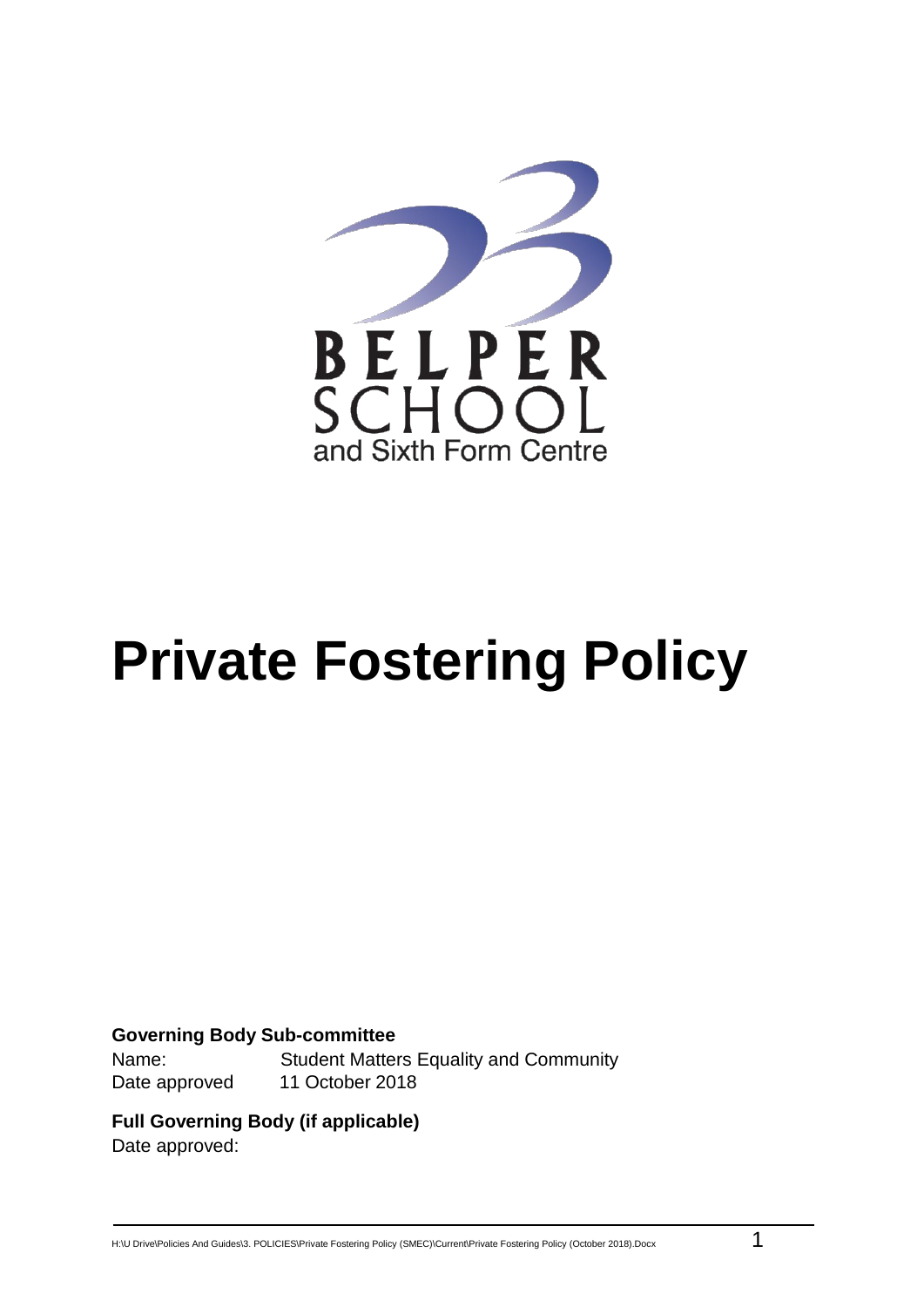## **1 Introduction and Context**

Most children and young people spend some time away from their home staying with relatives and friends. In cases where children/young people may stay for longer period of time special procedures may apply.

If a child or young person is under 16 (or if disabled under 18) and living with a family member or friend for longer than 28 days this is then seen as Private Fostering. This does not have to be continuous; if a child/young person is staying with family members or friends that add up to 28 days or longer in any period of time this may then be seen as Private Fostering.

Private Fostering is an arrangement made by the parent with the carer who has agreed to look after the child/young person on their behalf. In some circumstances they may not have agreed or the circumstances of their living arrangements raises health, welfare and safety concerns for the child/young person.

## **1.1 Our responsibilities**

Belper School and Sixth Form Centre fully recognises its responsibilities regarding Private Fostering ensuring staff are fully aware on how to identify a child/young person and the circumstances around Private Fostering. This includes a duty to report any instances to the local Authority if it is believed the child/young person is possibly living in a Private Fostering arrangement.

This policy should be read in conjunction with "How to Identify a Privately Fostered Child" Appendix A, found at the end of this policy, more information/guidance can be found by following this link: [Derbyshire County Council -](http://www.derbyshire.gov.uk/social_health/children_and_families/adoption_and_fostering/fostering/become_foster_carer/types_fostering/private_fostering/default.asp) Private Fostering

Furthermore, Belper School and Sixth Form Centre will follow the procedures as set out by the Derbyshire Safeguarding Children's Board: Section 1.6.10

<http://derbyshirescbs.proceduresonline.com/p> ch living away.html#priv fostering

# **1.2 Our Policy**

Under the Children Act, 1989, the Local Authority has a duty to make sure a Private Fostering arrangement that the child/young person is in provides for their needs and safeguards his/her welfare.

Belper School and Sixth Form Centre will ensure all Staff, Governors and Volunteers in the school are aware of this duty.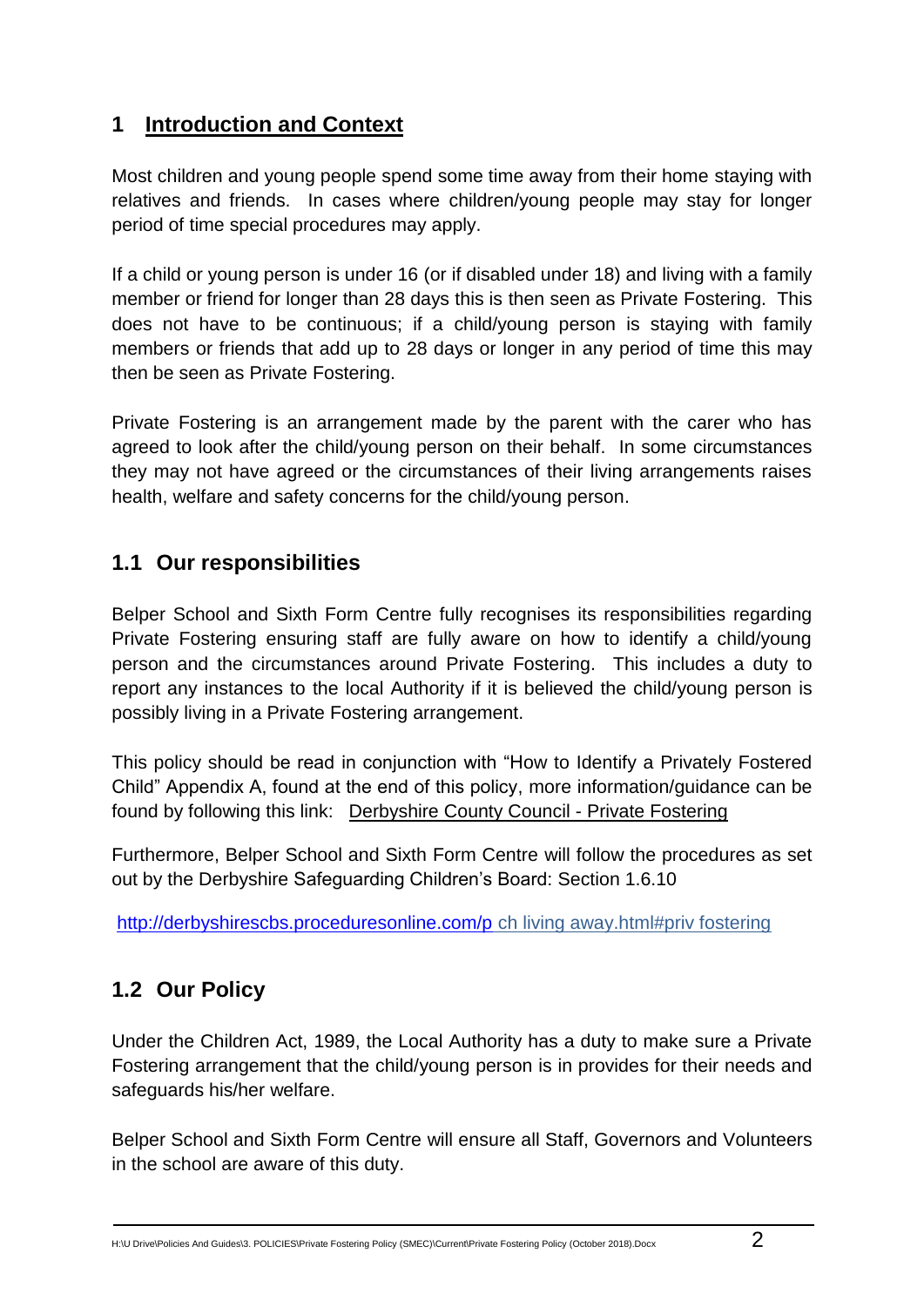If a member of Staff, Governor or Volunteer becomes aware that a child/young person may be living in a Private Foster arrangement it is the responsibility of that person to report the details to the School's Safeguarding Team who will then make further enquiries to try and establish the circumstances.

The Safeguarding Team should seek advice from Children's Social Care as to whether the child/young person is in a Privately Fostered arrangement under the regulations. If this is confirmed upon taking this advice, a referral will be made by the Safeguarding Team to Children's Social Care.

Essential information for making a referral includes:

- Full names and dates of birth for the child
- Address and daytime phone numbers for the current carer including mobiles
- The child's address and phone number
- Whereabouts of the child (and siblings)
- Child and family's ethnic origin
- Child and family's main language
- Action taken and people contacted
- Special needs of the child, including need for an accredited interpreter, accredited sign language interpreter or other language support
- A clear indication of the family's knowledge of the referral and whether they have consented to the sharing of confidential information
- The details of the person making the referral

Additionally, the referrer should include:

- Address and daytime phone number of the parent/parental responsibility holder
- Address and phone numbers of any other family members
- Any other helpful information regarding the parent/parental responsibility to assist an understanding of why this child/young person is not living with them.

Belper School and Sixth Form Centre will work together with the Local Authority to help safeguard and promote the child/young person's safety and welfare.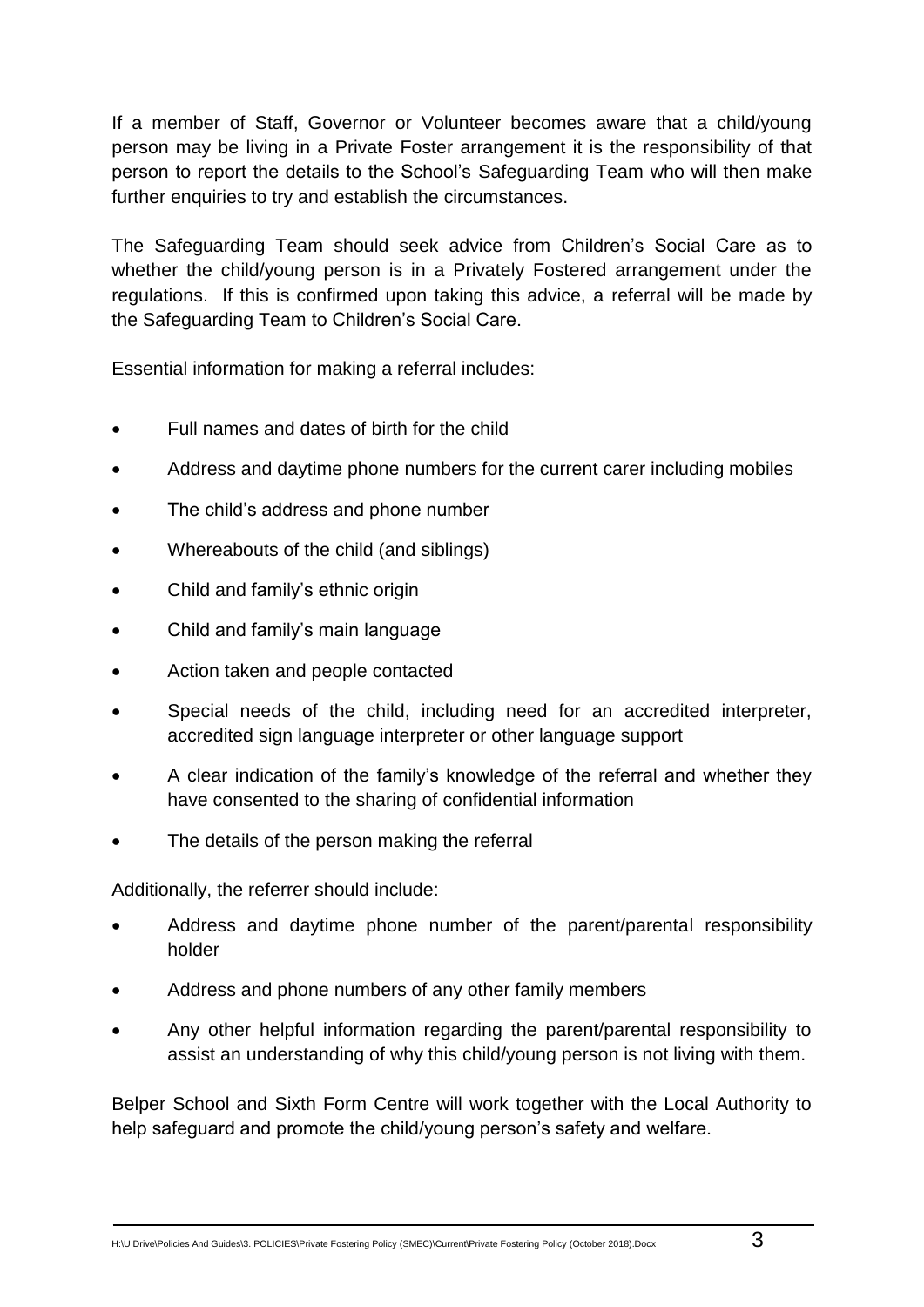## **2 Safeguarding Roles and Responsibilities**

#### **All Staff, (anyone who has contact with the child/young person) including Volunteers and Governors have responsibility for the following**:

- To ask parents/carers questions about their relationship with the child/young person if this is unclear, confusing or concerning.
- To follow up any discussion with a child/young person about their living arrangement when it is unclear, confusing or concerning.
- To have robust consent/trips/outings letters which clearly define the child's relationship to the adult giving consent.

If a child or young person is living in a Private Fostering arrangement:

- To work with, monitor & report to the Local Authority ensuring the child/young person's needs, safety & welfare are being met whilst in a Private Fostering arrangement.
- To assist with advising and supporting the carer(s) to undertake their duties whist the child/young person is living with them in a Privately Fostered arrangement.

# **3. Training**

The Designated Safeguarding Lead/s will endeavour to read and cascade information on Private Fostering to school staff on a regular basis.

[https://www.derbyshire.gov.uk/social\\_health/children\\_and\\_families/adoption\\_and\\_fo](https://www.derbyshire.gov.uk/social_health/children_and_families/adoption_and_fostering/fostering/become_foster_carer/types_fostering/private_fostering/help/default.asp) [stering/fostering/become\\_foster\\_carer/types\\_fostering/private\\_fostering/help/default.](https://www.derbyshire.gov.uk/social_health/children_and_families/adoption_and_fostering/fostering/become_foster_carer/types_fostering/private_fostering/help/default.asp) [asp](https://www.derbyshire.gov.uk/social_health/children_and_families/adoption_and_fostering/fostering/become_foster_carer/types_fostering/private_fostering/help/default.asp)

All Designated Safeguarding Leads will undertake the DSCB Private Fostering elearning module ensuring a copy of their certificate is held on the School Safeguarding Training Portfolio. [http://www.derbyshirescb.org.uk/training-and](http://www.derbyshirescb.org.uk/training-and-resources/elearning/default.asp)[resources/elearning/default.asp](http://www.derbyshirescb.org.uk/training-and-resources/elearning/default.asp)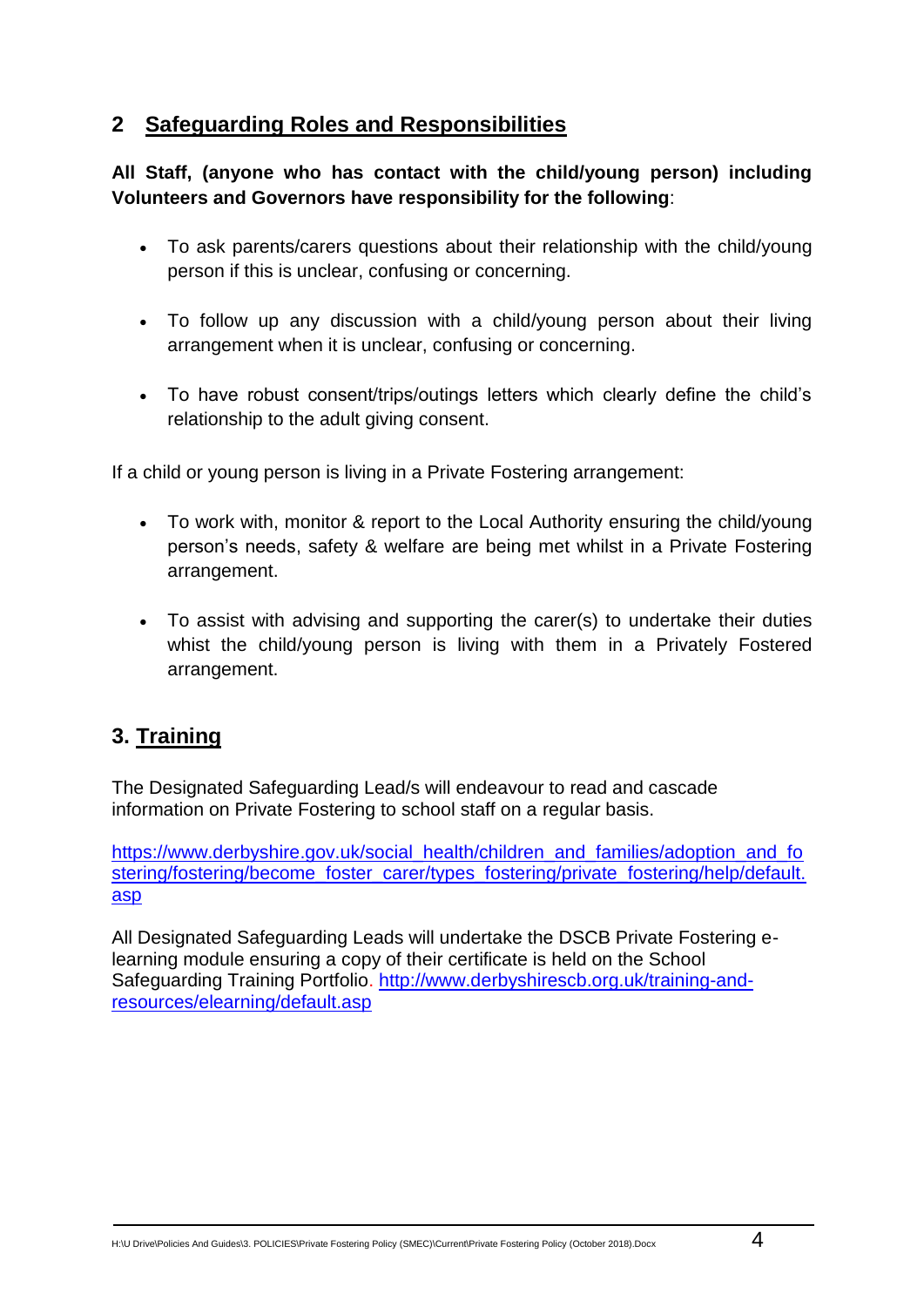### **4 Management of the Policy**

The DSL/s will ensure they are familiar with this policy regularly updating all Staff, Governors and Volunteers regarding the legal requirements, and duties.

The Head Teacher will ensure that Private Fostering awareness forms part of Staff Safeguarding Induction and is included in the Safeguarding Training within the school.

The Head Teacher will report on issues or impact on the school in relation to Private Fostering to the Governing body.

The Governing Body will oversee the policy; ensuring its implementation and reviewing its content on an annual basis in line with the S175 Safeguarding Audit.